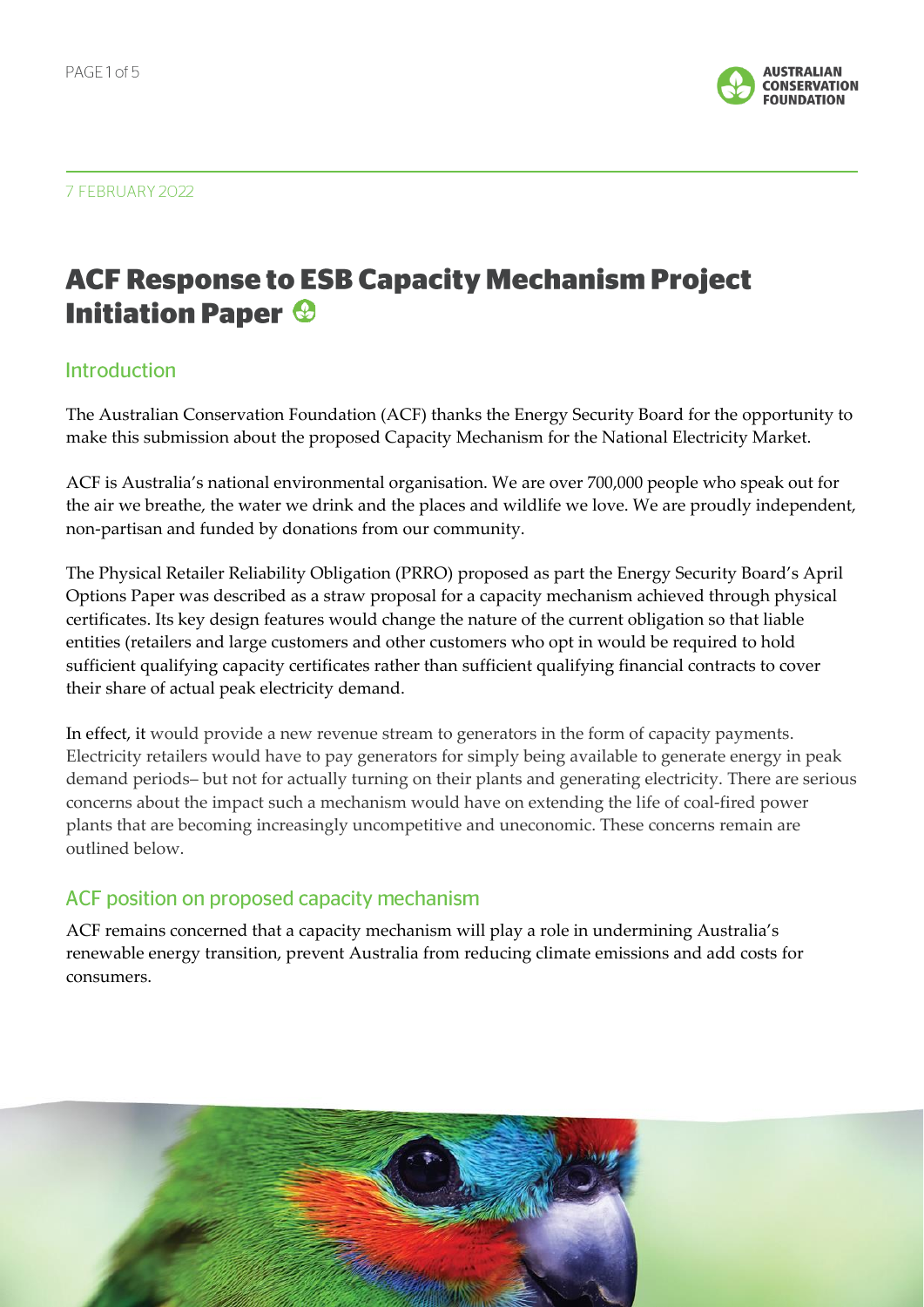

## Does the National Electricity Market genuinely need it?

The need for a capacity mechanism has not been clearly demonstrated. AEMO's August 2021 Electricity Statement of Opportunities (ESOO) forecasts that reliability could be maintained under the current market framework if published coal retirement dates are correct.

A first step is needed to better quantify the risk of early exit of coal to reliability to understand the need for an additional resource adequacy mechanism. To the extent modelling has already been conducted, we recommend it be released, including any modelling used by the ESB to underpin their advice about the need for a capacity mechanism.

## Coal reliability and unplanned closure are the real issues

We believe the most significant issues causing reliability concerns are the unreliability of Australia's aging coal fleet and the potential for unplanned, early closure of coal-fired power plants.

Therefore, obtaining certainty around closure dates is key to ensuring that replacement capacity can be built in advance of closures. As noted by analysts at IEEFA, "the most effective way to do this would be by introducing a legally enforceable framework of incentives and penalties that locks in coal closure dates and removes uncertainty and risk around early closure." <sup>1</sup> Additional work is needed on a national coal closure plan, including a fair and just transition plan for impacted communities. A capacity mechanism would not address the need to manage coal closure or provide closure certainty.

Further, a capacity market that keeps coal-fired power plants in the market longer, would not prevent against coal-generator failures and breakdowns, which add unreliability to the system. Much of Australia's coal fleet is past its design life and becoming prone to breakdown as they age. The recent fire and outage at Callide C power station, one of Australia's newer coal-fired generators, is just one example of a coal generator failure with serious impacts on the broader electricity system. Increasingly, during extreme weather events such as heatwaves, coal-fired power plants are struggling to maintain capacity, and this is set to get worse due to climate change and age. The solution is not to keep them open longer, it is to replace them as quickly as possible with clean, flexible, dispatchable energy sources, more energy efficiency and more demand management.

<sup>1</sup> https://ieefa.org/ieefa-australia-esb-reform-of-electricity-system-needs-to-plan-for-a-zero-emissions-future/

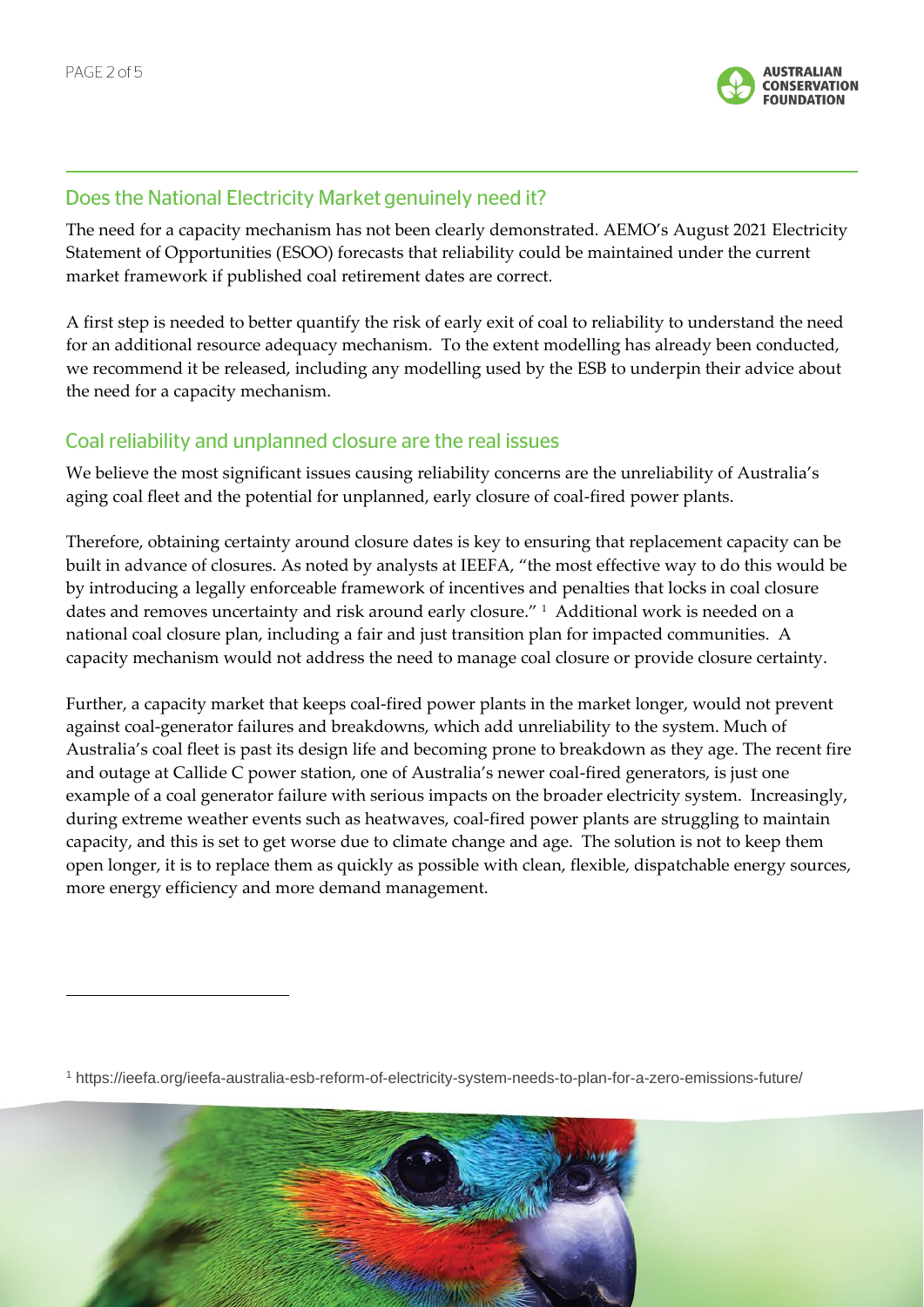

# **Timing concerns**

While a rushed intervention is even worse than one with proper consultation and development process, the timeframe for development of a capacity mechanism could require years – including a lengthy process for rule change and implementation. During this time, there will be uncertainty for renewable energy investors. There will also be continued need for more immediate state actions that can be completed more quickly. The reality is that by the time the new mechanism is in place, the concerns driving it will likely be addressed in other ways, but the market will remain burdened by the new mechanism for many years.

# State actions are still needed, and will be more timely

We note that state governments are already taking a range of actions to increase reliability – for example, the NSW Government's Electricity Infrastructure Roadmap, which commits to underwriting the renewable energy, storage capacity and transmission developments needed to replace retiring coal.

Transmission infrastructure, investment in storage, energy efficiency and demand response are all key elements of reliability and can be acted upon much more quickly than development of a capacity mechanism. State actions also help create certainty for renewable energy and storage investors to build replacement capacity and support transmission and storage. The threat of a capacity market, or any significant market intervention, is instead likely to have a dampening effect on investment.

# Recommendation: Key objectives must be embedded if further detailed design is to proceed

Noting that ESB has been asked to do additional work on a resource adequacy mechanism, and this consultation is to support that effort, ACF recommends that the ESB make the following key objectives central to this work: decarbonisation and minimising costs to consumers.

The UK capacity market, for example, has introduced a carbon intensity limit for capacity credits, at roughly the limit of a gas turbine's emissions, prohibiting coal and diesel from participating in forthcoming capacity auctions<sup>2</sup>.

<sup>2</sup> https://assets.publishing.service.gov.uk/government/uploads/system/uploads/attachment\_data/file/1004874/capacity-marketsemissions-guidance.pdf

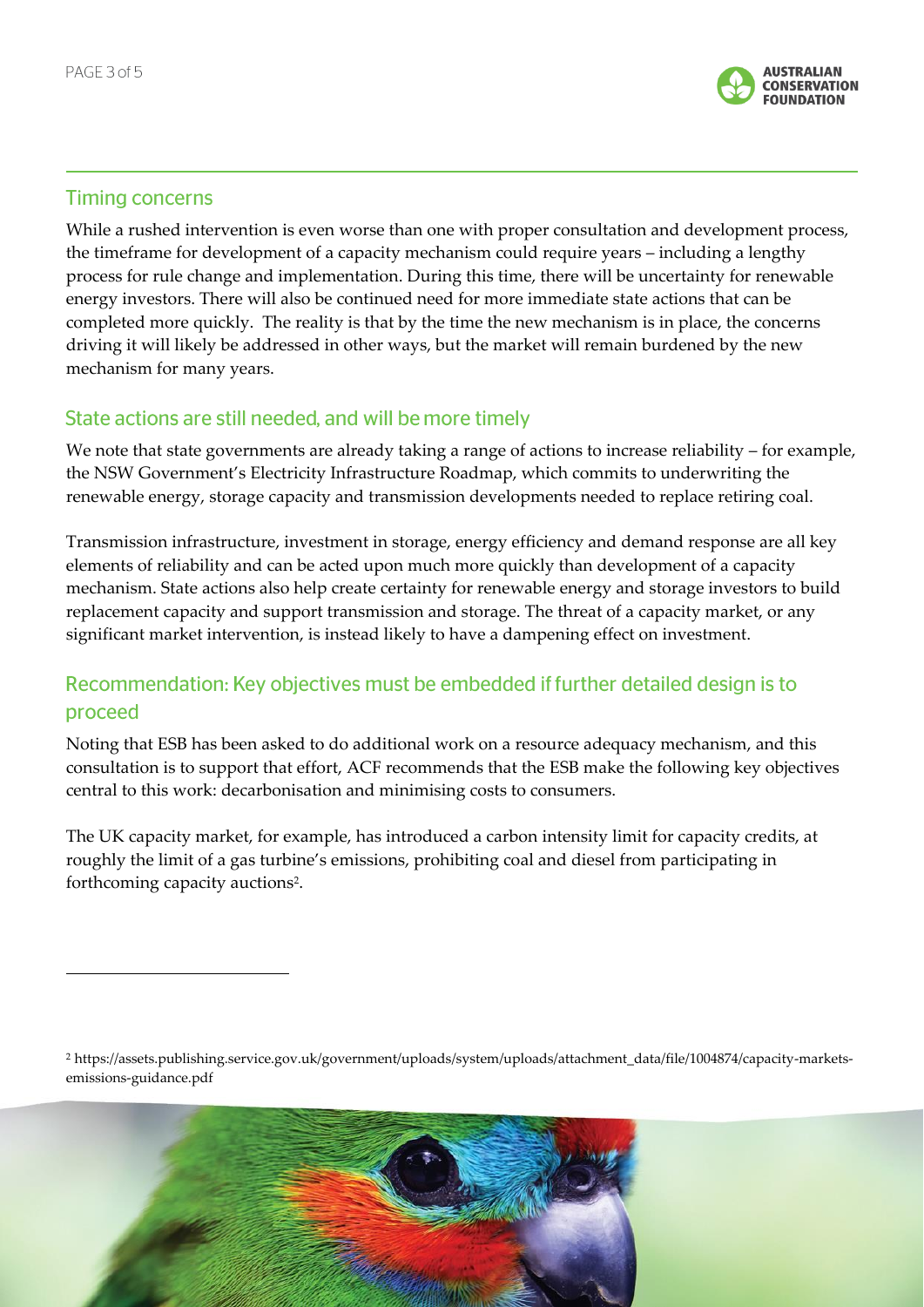

Without question, a decarbonisation objective must be a central focus of any mechanism seeking to support Australia's energy transition, or the mechanism will prop up fossil fuel generation and prologue its polluting life.

#### Decarbonisation must be a key feature of any NEM reform measure

Stakeholders right across the spectrum from consumer groups, environment groups, industry players and experts have all called repeatedly for climate change and emissions reductions policy to be a factor in the post-2025 market reform policy frameworks. Climate change and emissions reduction considerations must be addressed alongside, or within, any policy development to address energy transition and reliability. We strongly recommend that this requirement be a firm red line for all state governments and note that Energy Ministers at their last meeting on 24 September 2021 agreed a set of principles to guide the development of a capacity mechanism which included a "focus on affordability, reliability, security, and continued emissions reduction of electricity supply." They also included an opt out principle to enable jurisdictions to opt out, via the National Electricity Law framework.

#### Cost to consumers must be carefully considered

Whilst the long-term interest of consumers is enshrined in the National Electricity Objective, we emphasise that energy affordability must be clearly upheld in policy considerations to address reliability. Modelling undertaken by NERA for the ESB did not provide clarity on the costs to consumers of the initially proposed capacity market.

We understand that minimising consumer costs is a complex issue. We believe the ESB's Final Recommendations to Ministers when initially recommending a capacity market presented overly positive interpretations of capacity markets around the world. In fact, heated debate continues over whether capacity markets provide value for money in many settings including:

- Western Australia where over procurement of capacity added \$116 million to consumers bills (over \$100/customer) in 2016/17<sup>3</sup>
- UK where the capacity market was taken to the European court for discrimination towards flexible Demand Side Response technologies and has failed to incentivise new dispatchable generation<sup>4</sup>

<sup>3</sup> https://www.wa.gov.au/sites/default/files/2019-08/Final-Recommendations-Report-Improving-Reserve-Capacity-pricingsignals 0.pdf

<sup>4</sup> https://energypost.eu/uk-capacity-market-review-reform-rethink/